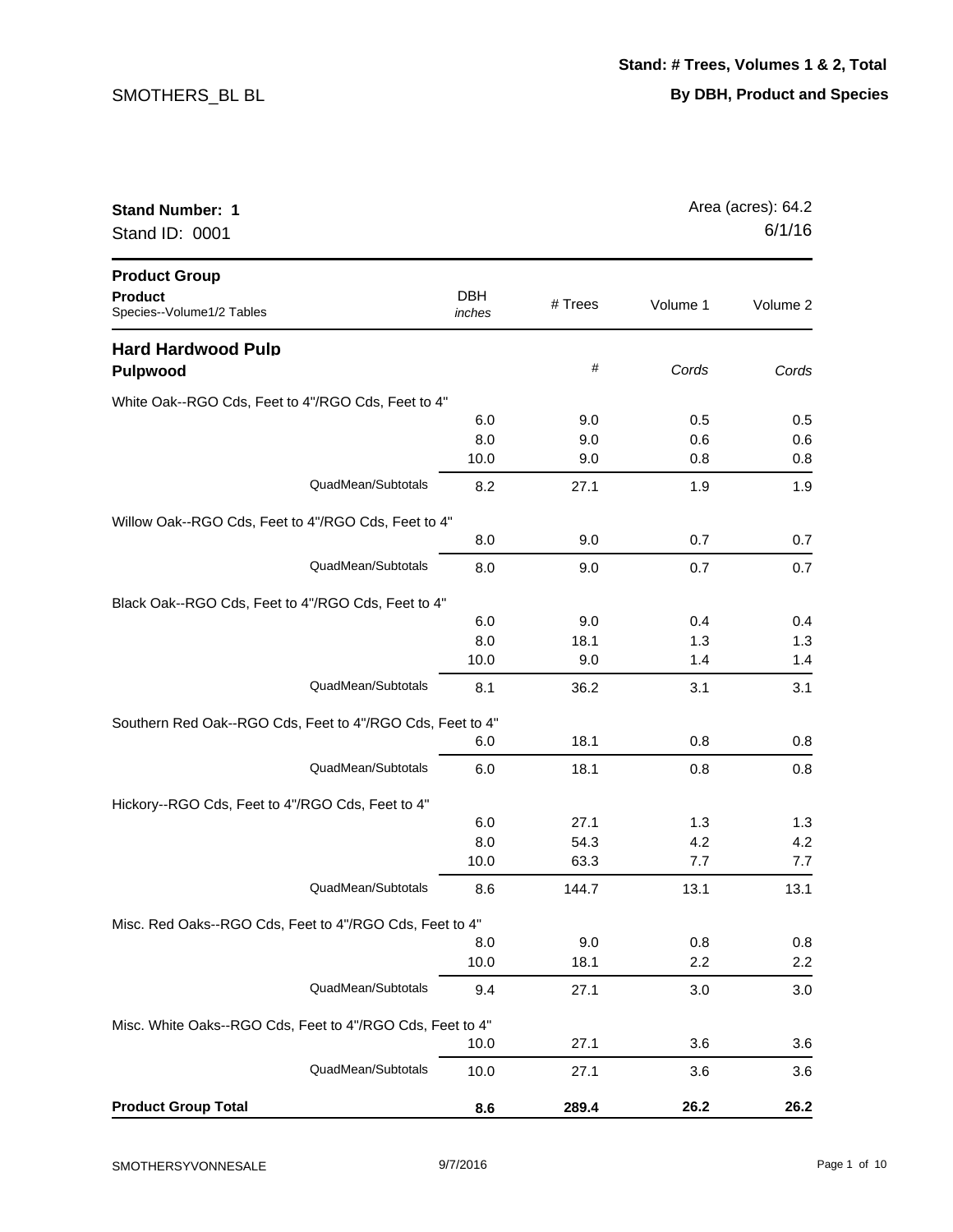| <b>Stand Number: 1</b><br>Stand ID: 0001    |                      |         |          | Area (acres): 64.2<br>6/1/16 |
|---------------------------------------------|----------------------|---------|----------|------------------------------|
| <b>Product Group</b>                        |                      |         |          |                              |
| <b>Product</b><br>Species--Volume1/2 Tables | <b>DBH</b><br>inches | # Trees | Volume 1 | Volume 2                     |

**Hardwood Sawtimber**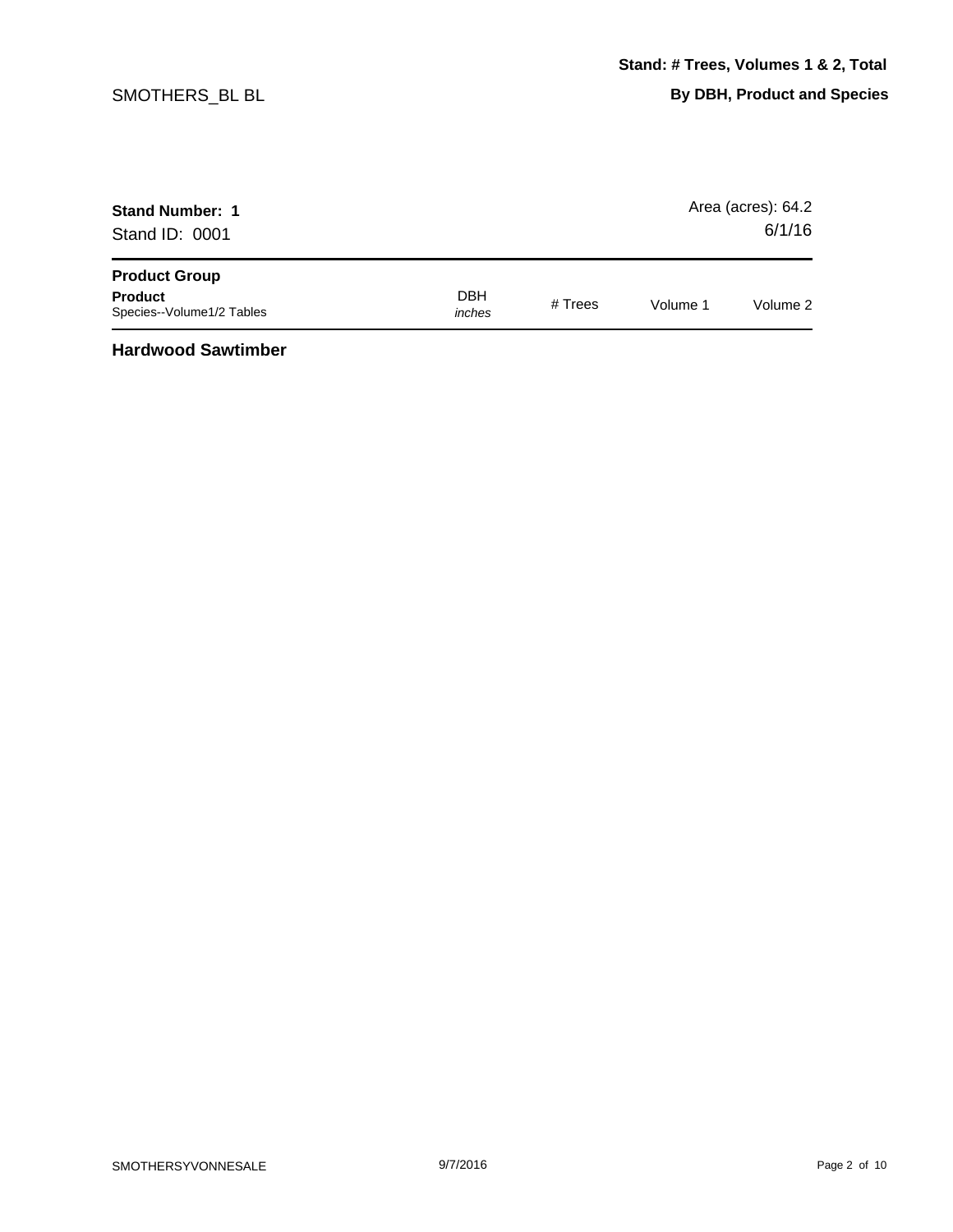| <b>Stand Number: 1</b><br>Stand ID: 0001                            |                    |                      |         |            | Area (acres): 64.2<br>6/1/16 |
|---------------------------------------------------------------------|--------------------|----------------------|---------|------------|------------------------------|
| <b>Product Group</b><br><b>Product</b><br>Species--Volume1/2 Tables |                    | <b>DBH</b><br>inches | # Trees | Volume 1   | Volume 2                     |
| <b>Hardwood Sawtimber</b><br>Sawtimber                              |                    |                      | #       | <b>MBF</b> | <b>MBF</b>                   |
| White Oak--Inter76/Scrib78                                          |                    |                      |         |            |                              |
|                                                                     |                    | 12.0                 | 27.1    | 1.4        | 1.3                          |
|                                                                     |                    | 14.0                 | 18.1    | 2.4        | 2.2                          |
|                                                                     |                    | 16.0                 | 9.0     | 1.8        | $1.7$                        |
|                                                                     |                    | 18.0                 | 27.1    | 7.4        | 6.9                          |
|                                                                     |                    | 20.0                 | 18.1    | 5.9        | 5.7                          |
|                                                                     |                    | 22.0                 | 9.0     | 3.7        | 3.6                          |
|                                                                     |                    | 26.0                 | 9.0     | 4.5        | 4.5                          |
|                                                                     | QuadMean/Subtotals | 17.6                 | 117.5   | 27.1       | 25.9                         |
| Willow Oak--Inter 78/Scrib78                                        |                    |                      |         |            |                              |
|                                                                     |                    | 12.0                 | 9.0     | 0.7        | 0.6                          |
|                                                                     |                    | 14.0                 | 9.0     | 0.7        | 0.6                          |
|                                                                     |                    | 16.0                 | 9.0     | 1.3        | 1.1                          |
|                                                                     |                    | 20.0                 | 9.0     | 2.7        | 2.4                          |
|                                                                     |                    | 26.0                 | 9.0     | 3.7        | 3.5                          |
|                                                                     |                    | 34.0                 | 9.0     | 6.6        | 6.3                          |
|                                                                     | QuadMean/Subtotals | 21.7                 | 54.3    | 15.7       | 14.6                         |
| Black Oak--Inter 78/Scrib78                                         |                    |                      |         |            |                              |
|                                                                     |                    | 12.0                 | 9.0     | 0.8        | 0.7                          |
|                                                                     |                    | 14.0                 | 9.0     | 1.2        | 1.0                          |
|                                                                     |                    | 18.0                 | 45.2    | 11.6       | 10.4                         |
|                                                                     |                    | 20.0                 | 45.2    | 16.2       | 14.8                         |
|                                                                     |                    | 22.0                 | 9.0     | 2.6        | 2.4                          |
|                                                                     |                    | 26.0                 | 9.0     | 4.8        | 4.5                          |
|                                                                     |                    | 28.0                 | 9.0     | 6.6        | 6.2                          |
|                                                                     | QuadMean/Subtotals | 19.8                 | 135.6   | 43.9       | 39.9                         |
| Southern Red Oak--Inter 78/Scrib78                                  |                    |                      |         |            |                              |
|                                                                     |                    | 12.0                 | 18.1    | 1.5        | 1.2                          |
|                                                                     |                    | 14.0                 | 9.0     | 0.7        | 0.6                          |
|                                                                     |                    | 16.0                 | 18.1    | 2.9        | 2.5                          |
|                                                                     |                    | 18.0                 | 18.1    | 3.8        | 3.4                          |
|                                                                     |                    | 24.0                 | 9.0     | 4.0        | 3.7                          |
|                                                                     |                    | 28.0                 | 9.0     | 5.6        | 5.2                          |
|                                                                     | QuadMean/Subtotals | 18.3                 | 81.4    | 18.4       | 16.7                         |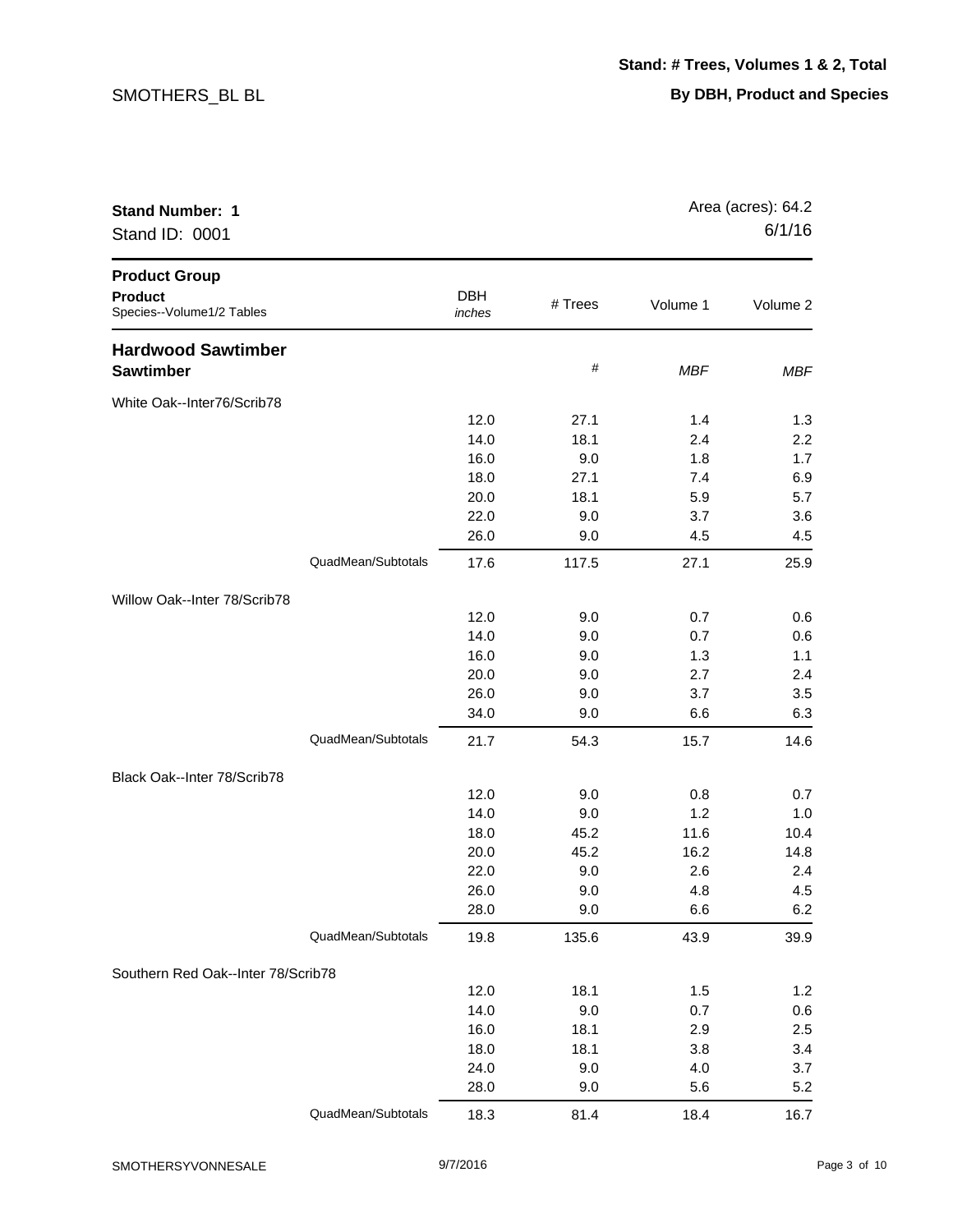| <b>Stand Number: 1</b><br>Stand ID: 0001                            |                    |                      |         |            | Area (acres): 64.2<br>6/1/16 |
|---------------------------------------------------------------------|--------------------|----------------------|---------|------------|------------------------------|
| <b>Product Group</b><br><b>Product</b><br>Species--Volume1/2 Tables |                    | <b>DBH</b><br>inches | # Trees | Volume 1   | Volume 2                     |
| <b>Hardwood Sawtimber</b><br><b>Sawtimber</b>                       |                    |                      | #       | <b>MBF</b> | <b>MBF</b>                   |
| Scarlet Oak--Inter 78/Scrib78                                       |                    | 20.0                 | 9.0     | 3.1        | 2.9                          |
|                                                                     | QuadMean/Subtotals | 20.0                 | 9.0     | 3.1        | 2.9                          |
| Beech--Inter 78/Scrib78                                             |                    |                      |         |            |                              |
|                                                                     |                    | 12.0                 | 27.1    | 2.0        | 1.7                          |
|                                                                     |                    | 14.0                 | 54.3    | 5.0        | 4.4                          |
|                                                                     |                    | 16.0                 | 18.1    | 2.3        | 2.0                          |
|                                                                     |                    | 18.0                 | 36.2    | 6.2        | 5.6                          |
|                                                                     |                    | 20.0                 | 54.3    | 9.8        | 9.0                          |
|                                                                     |                    | 22.0                 | 18.1    | 5.2        | 4.8                          |
|                                                                     |                    | 24.0                 | 18.1    | 5.4        | 5.0                          |
|                                                                     |                    | 28.0                 | 36.2    | 16.2       | 15.2                         |
|                                                                     |                    | 30.0                 | 9.0     | 3.6        | 3.5                          |
|                                                                     | QuadMean/Subtotals | 20.0                 | 271.3   | 55.8       | 51.2                         |
| Black Walnut--Inter 78/Scrib78                                      |                    |                      |         |            |                              |
|                                                                     |                    | 20.0                 | 9.0     | 2.7        | 2.4                          |
|                                                                     | QuadMean/Subtotals | 20.0                 | 9.0     | 2.7        | 2.4                          |
| Sycamore--Inter 78/Scrib78                                          |                    |                      |         |            |                              |
|                                                                     |                    | 14.0                 | 9.0     | 0.7        | 0.6                          |
|                                                                     |                    | 16.0                 | 9.0     | 1.0        | 0.9                          |
|                                                                     |                    | 18.0                 | 9.0     | 2.1        | 1.9                          |
|                                                                     |                    | 24.0                 | 9.0     | 2.3        | 2.1                          |
|                                                                     |                    | 34.0                 | 9.0     | 4.7        | 4.5                          |
|                                                                     | QuadMean/Subtotals | 22.4                 | 45.2    | 10.8       | 10.0                         |
| Elm--Inter 78/Scrib78                                               |                    |                      |         |            |                              |
|                                                                     |                    | 12.0                 | 18.1    | 1.0        | 0.8                          |
|                                                                     | QuadMean/Subtotals | 12.0                 | 18.1    | 1.0        | 0.8                          |
| Ash--Inter 78/Scrib78                                               |                    |                      |         |            |                              |
|                                                                     |                    | 16.0                 | 18.1    | 2.6        | 2.3                          |
|                                                                     |                    | 18.0                 | 9.0     | 2.8        | 2.5                          |
|                                                                     | QuadMean/Subtotals | 16.7                 | 27.1    | 5.4        | 4.8                          |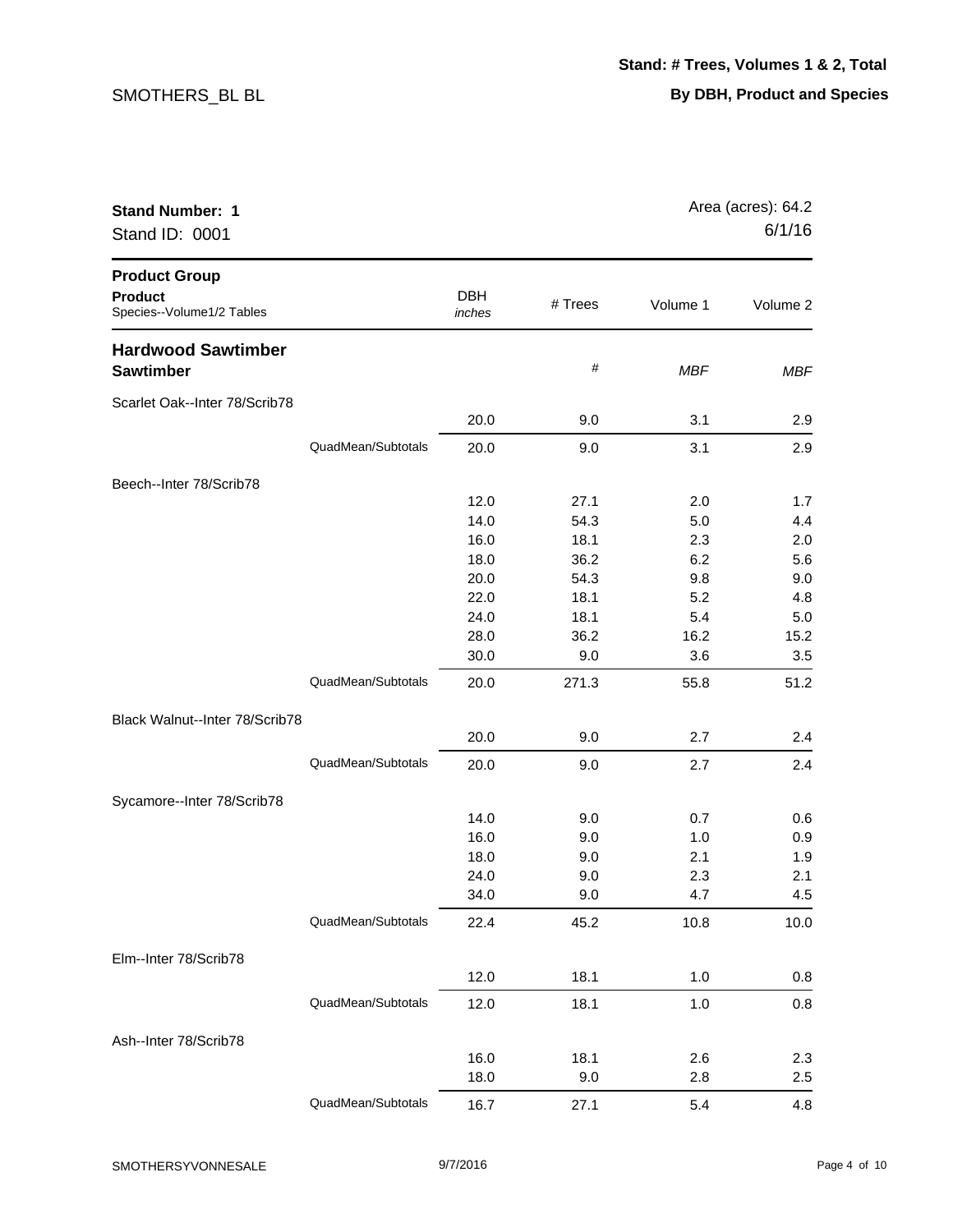| <b>Stand Number: 1</b><br>Stand ID: 0001                            |                    |                      |             | Area (acres): 64.2<br>6/1/16 |              |
|---------------------------------------------------------------------|--------------------|----------------------|-------------|------------------------------|--------------|
| <b>Product Group</b><br><b>Product</b><br>Species--Volume1/2 Tables |                    | <b>DBH</b><br>inches | # Trees     | Volume 1                     | Volume 2     |
| <b>Hardwood Sawtimber</b><br><b>Sawtimber</b>                       |                    |                      | #           | <b>MBF</b>                   | <b>MBF</b>   |
| Red Maple--Inter 78/Scrib78                                         |                    |                      |             |                              |              |
|                                                                     |                    | 12.0                 | 36.2        | 2.0                          | 1.7          |
|                                                                     |                    | 14.0                 | 45.2        | 3.5                          | 3.1          |
|                                                                     |                    | 16.0                 | 18.1        | 2.3                          | 2.0          |
|                                                                     |                    | 20.0                 | 18.1        | 4.8                          | 4.4          |
|                                                                     |                    | 22.0                 | 18.1        | 6.5                          | 6.0          |
|                                                                     | QuadMean/Subtotals | 16.0                 | 135.6       | 19.1                         | 17.2         |
| Yellow Poplar--Inter 78/Scrib78                                     |                    |                      |             |                              |              |
|                                                                     |                    | 12.0                 | 90.4        | 6.7                          | 5.5          |
|                                                                     |                    | 14.0                 | 171.8       | 23.6                         | 20.2         |
|                                                                     |                    | 16.0                 | 244.1       | 55.0                         | 48.3         |
|                                                                     |                    | 18.0                 | 262.2       | 71.7                         | 64.0         |
|                                                                     |                    | 20.0                 | 361.7       | 132.6                        | 120.4        |
|                                                                     |                    | 22.0                 | 208.0       | 98.6                         | 90.2         |
|                                                                     |                    | 24.0                 | 208.0       | 113.2                        | 104.5        |
|                                                                     |                    | 26.0                 | 198.9       | 127.1                        | 118.7        |
|                                                                     |                    | 27.0                 | 9.0         | 6.1                          | 5.8          |
|                                                                     |                    | 28.0                 | 54.3        | 38.1                         | 35.7         |
|                                                                     |                    | 30.0                 | 18.1        | 17.9                         | 16.9         |
|                                                                     |                    | 32.0                 | 27.1        | 26.8                         | 25.4         |
|                                                                     |                    | 34.0<br>36.0         | 27.1<br>9.0 | 36.3<br>14.9                 | 34.5<br>14.2 |
|                                                                     |                    |                      |             |                              |              |
|                                                                     | QuadMean/Subtotals | 21.0                 | 1,889.8     | 768.7                        | 704.1        |
| Hickory--Inter 78/Scrib78                                           |                    |                      |             |                              |              |
|                                                                     |                    | 12.0                 | 36.2        | 2.5                          | 2.1          |
|                                                                     |                    | 14.0                 | 72.3        | 8.1                          | $7.0$        |
|                                                                     |                    | 16.0                 | 45.2        | 7.1                          | 6.3          |
|                                                                     |                    | 18.0                 | 27.1        | 8.2                          | 7.3          |
|                                                                     |                    | 20.0                 | 9.0         | 2.7                          | 2.4          |
|                                                                     |                    | 30.0                 | 9.0         | 6.5                          | 6.1          |
|                                                                     | QuadMean/Subtotals | 16.1                 | 198.9       | 35.0                         | 31.2         |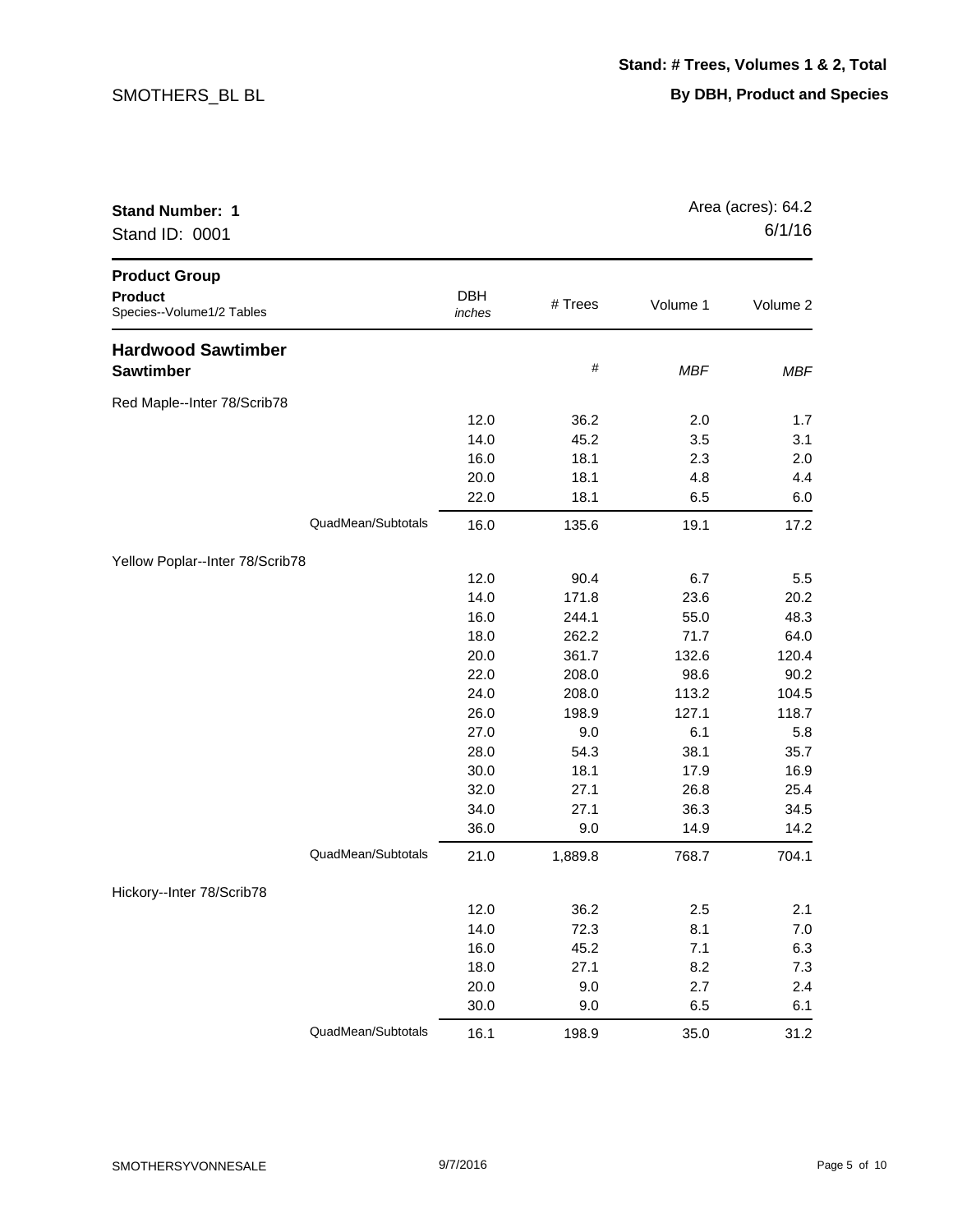| <b>Stand Number: 1</b><br>Stand ID: 0001                            |                      |         | Area (acres): 64.2<br>6/1/16 |            |
|---------------------------------------------------------------------|----------------------|---------|------------------------------|------------|
| <b>Product Group</b><br><b>Product</b><br>Species--Volume1/2 Tables | <b>DBH</b><br>inches | # Trees | Volume 1                     | Volume 2   |
| <b>Hardwood Sawtimber</b><br><b>Sawtimber</b>                       |                      | #       | <b>MBF</b>                   | <b>MBF</b> |
| Sweetgum--Inter 78/Scrib78                                          |                      |         |                              |            |
|                                                                     | 12.0                 | 90.4    | 6.5                          | 5.4        |
|                                                                     | 14.0                 | 126.6   | 16.4                         | 14.1       |
|                                                                     | 16.0                 | 126.6   | 22.1                         | 19.6       |
|                                                                     | 18.0                 | 81.4    | 22.5                         | 20.1       |
|                                                                     | 20.0                 | 54.3    | 18.4                         | 16.8       |
|                                                                     | 22.0                 | 36.2    | 12.6                         | 11.6       |
|                                                                     | 24.0                 | 72.3    | 24.9                         | 23.1       |
|                                                                     | 26.0                 | 27.1    | 16.0                         | 14.9       |
|                                                                     | 28.0                 | 27.1    | 15.5                         | 14.5       |
|                                                                     | 32.0                 | 9.0     | 7.5                          | 7.1        |
| QuadMean/Subtotals                                                  | 18.6                 | 651.0   | 162.4                        | 147.1      |
| Misc. Red Oaks--Inter 78/Scrib78                                    |                      |         |                              |            |
|                                                                     | 12.0                 | 27.1    | 1.5                          | 1.3        |
|                                                                     | 14.0                 | 18.1    | 1.4                          | 1.2        |
|                                                                     | 16.0                 | 45.2    | 5.8                          | 5.2        |
|                                                                     | 18.0                 | 9.0     | 1.7                          | 1.5        |
|                                                                     | 20.0                 | 9.0     | 1.5                          | 1.4        |
|                                                                     | 22.0                 | 36.2    | 11.8                         | 10.8       |
|                                                                     | 24.0                 | 9.0     | 2.3                          | 2.1        |
|                                                                     | 26.0                 | 9.0     | 2.7                          | 2.5        |
|                                                                     | 32.0                 | 9.0     | 7.5                          | 7.1        |
| QuadMean/Subtotals                                                  | 19.2                 | 171.8   | 36.2                         | 33.2       |
| Misc. White Oaks--Inter 78/Scrib78                                  |                      |         |                              |            |
|                                                                     | 12.0                 | 18.1    | 1.0                          | $0.8\,$    |
|                                                                     | 14.0                 | 9.0     | 0.7                          | 0.6        |
|                                                                     | 16.0                 | 9.0     | 1.6                          | 1.4        |
|                                                                     | 18.0                 | 18.1    | 4.2                          | 3.8        |
|                                                                     | 22.0                 | 18.1    | 6.7                          | 6.1        |
| QuadMean/Subtotals                                                  | 17.2                 | 72.3    | 14.2                         | 12.8       |
| <b>Product Group Total</b>                                          | 19.8                 | 3,888.2 | 1,219.4                      | 1,114.9    |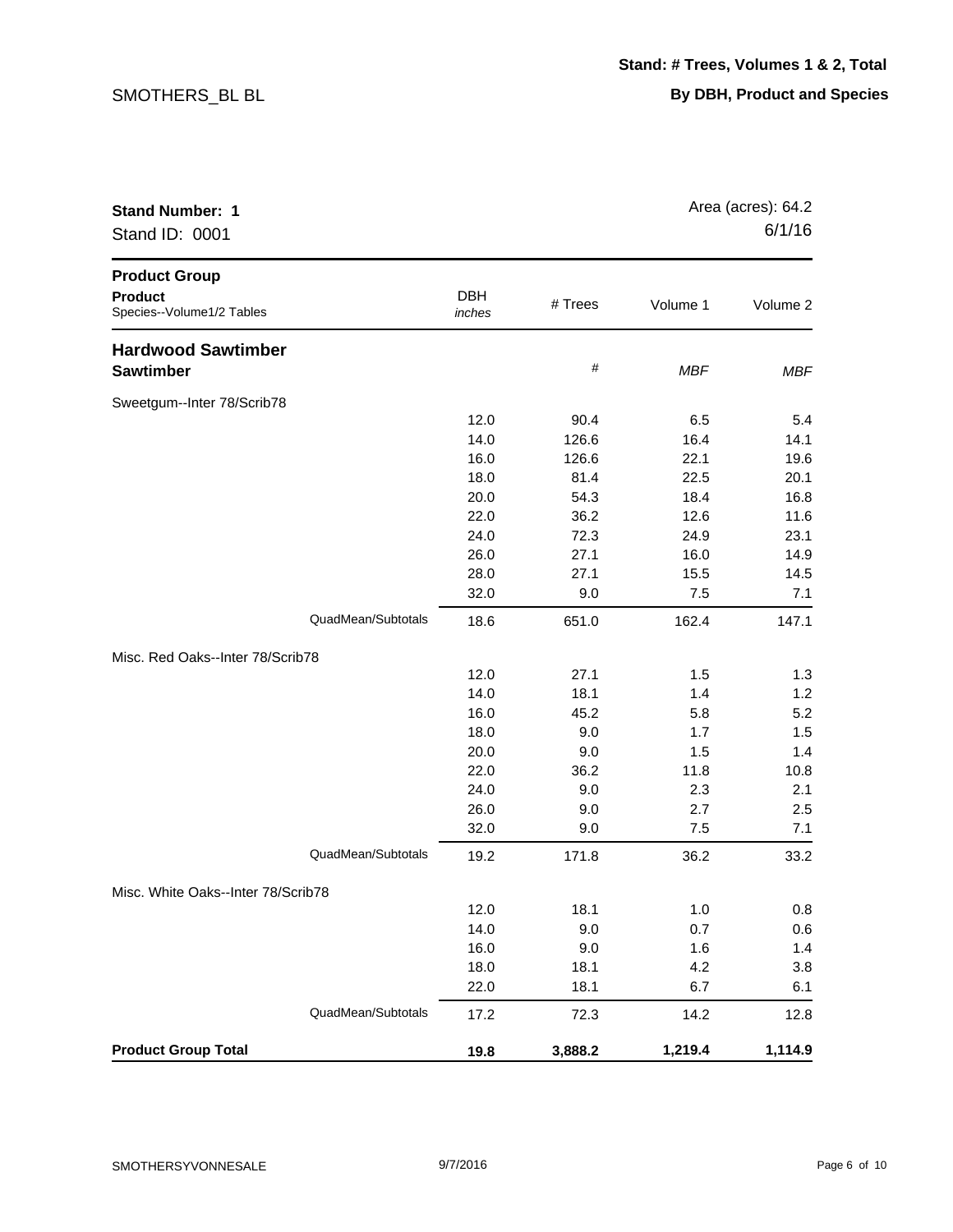| <b>Stand Number: 1</b><br>Stand ID: 0001                            |                      | Area (acres): 64.2<br>6/1/16 |            |            |
|---------------------------------------------------------------------|----------------------|------------------------------|------------|------------|
| <b>Product Group</b><br><b>Product</b><br>Species--Volume1/2 Tables | <b>DBH</b><br>inches | # Trees                      | Volume 1   | Volume 2   |
| <b>Pine Pulp</b><br><b>Pulpwood</b>                                 |                      | #                            | Cords      | Cords      |
| Virginia Pine--RGO Cds, Feet to 4"/RGO Cds, Feet to 4"              |                      |                              |            |            |
|                                                                     | 8.0                  | 18.1                         | 1.7        | 1.7        |
| QuadMean/Subtotals                                                  | 8.0                  | 18.1                         | 1.7        | 1.7        |
| Shortleaf Pine--RGO Cds, Feet to 4"/RGO Cds, Feet to 4"             |                      |                              |            |            |
|                                                                     | 8.0                  | 9.0                          | 0.8        | 0.8        |
| QuadMean/Subtotals                                                  | 8.0                  | 9.0                          | 0.8        | 0.8        |
| <b>Product Group Total</b>                                          | 8.0                  | 27.1                         | 2.5        | 2.5        |
| <b>Pine Sawtimber</b><br><b>Sawtimber</b>                           |                      | #                            | <b>MBF</b> | <b>MBF</b> |
| Shortleaf Pine--Inter 78/Scrib78                                    |                      |                              |            |            |
|                                                                     | 10.0                 | 90.4                         | 4.9        | 3.7        |
|                                                                     | 12.0                 | 63.3                         | 7.1        | 5.7        |
|                                                                     | 14.0                 | 90.4                         | 15.9       | 13.3       |
|                                                                     | 16.0                 | 18.1                         | 4.4        | 3.8        |
|                                                                     | 18.0                 | 9.0                          | 3.1        | 2.8        |
| QuadMean/Subtotals                                                  | 12.7                 | 271.3                        | 35.4       | 29.2       |
| <b>Product Group Total</b>                                          | 12.7                 | 271.3                        | 35.4       | 29.2       |
| <b>Virginia Pine Sawtimber</b><br><b>Sawtimber</b>                  |                      | #                            | MBF        | <b>MBF</b> |
| Virginia Pine--Inter 78/Scrib78                                     |                      |                              |            |            |
|                                                                     | 10.0                 | 27.1                         | 1.3        | 1.0        |
|                                                                     | 12.0                 | 27.1                         | 2.6        | 2.1        |
|                                                                     | 14.0                 | 18.1                         | 2.8        | 2.4        |
|                                                                     | 16.0                 | 36.2                         | 8.2        | 7.2        |
| QuadMean/Subtotals                                                  | 13.4                 | 108.5                        | 14.8       | 12.6       |
| <b>Product Group Total</b>                                          | 13.4                 | 108.5                        | 14.8       | 12.6       |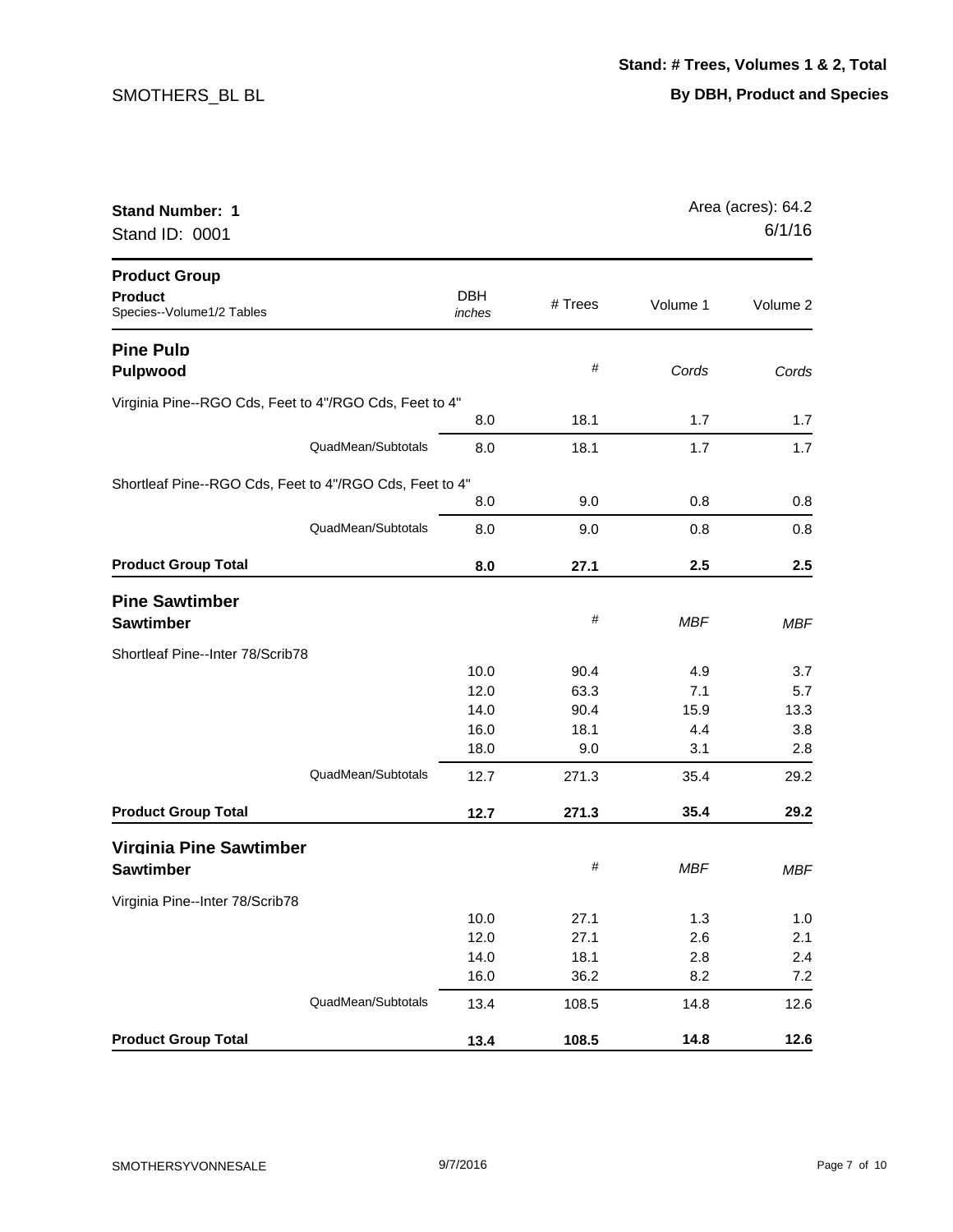| <b>Stand Number: 1</b><br>Stand ID: 0001    |                      |           |          | Area (acres): 64.2<br>6/1/16 |
|---------------------------------------------|----------------------|-----------|----------|------------------------------|
| <b>Product Group</b>                        |                      |           |          |                              |
| <b>Product</b><br>Species--Volume1/2 Tables | <b>DBH</b><br>inches | # $Trees$ | Volume 1 | Volume 2                     |

**Soft Hardwood Pulp**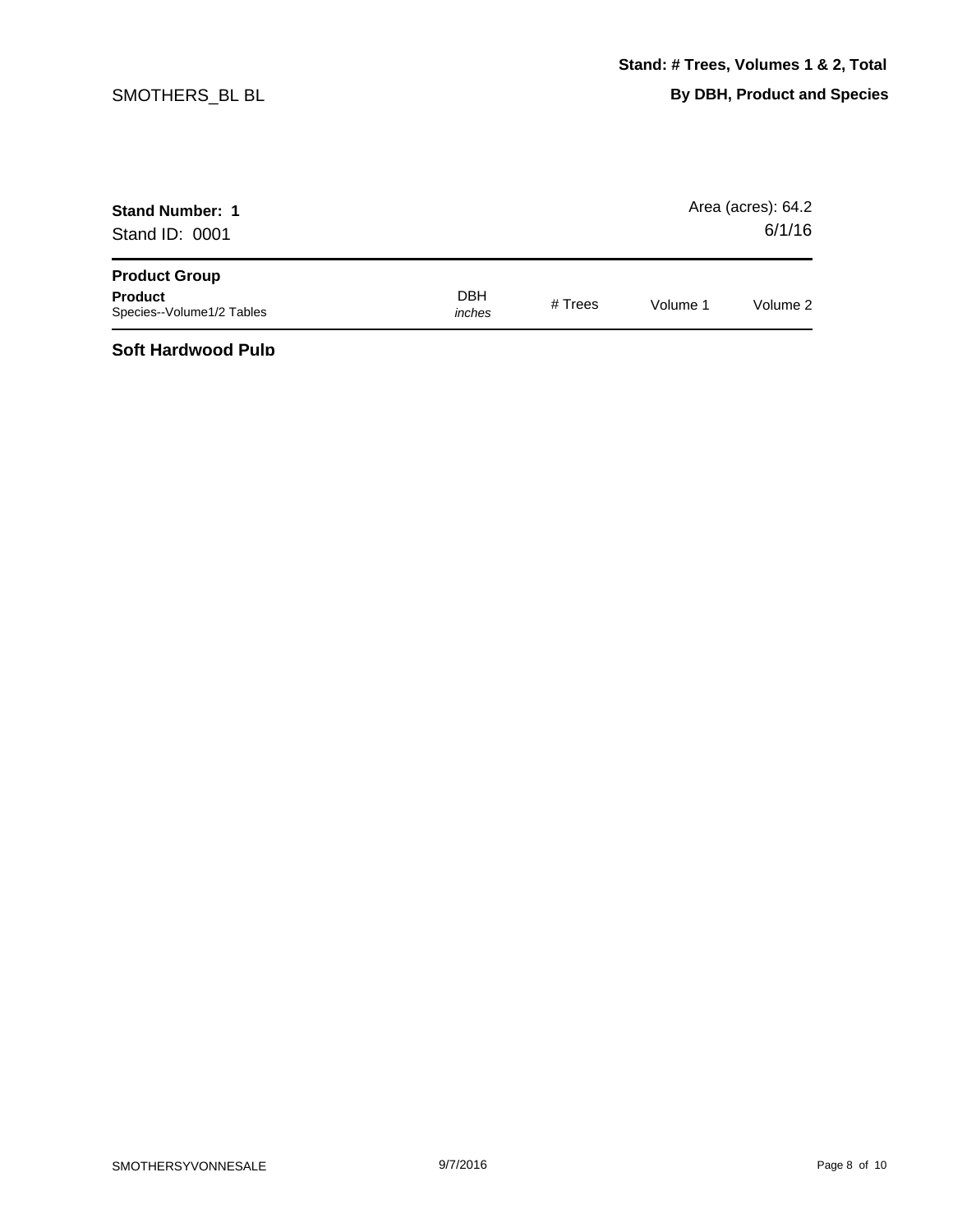| <b>Stand Number: 1</b><br>Stand ID: 0001                                    |                            |                           |                          | Area (acres): 64.2<br>6/1/16 |  |
|-----------------------------------------------------------------------------|----------------------------|---------------------------|--------------------------|------------------------------|--|
| <b>Product Group</b><br><b>Product</b><br>Species--Volume1/2 Tables         | <b>DBH</b><br>inches       | # Trees                   | Volume 1                 | Volume 2                     |  |
| <b>Soft Hardwood Pulp</b><br><b>Pulpwood</b>                                |                            | #                         | Cords                    | Cords                        |  |
| Black Cherry--RGO Cds, Feet to 4"/RGO Cds, Feet to 4"                       | 12.0                       | 9.0                       | 1.4                      | 1.4                          |  |
| QuadMean/Subtotals                                                          | 12.0                       | 9.0                       | 1.4                      | 1.4                          |  |
| Beech--RGO Cds, Feet to 4"/RGO Cds, Feet to 4"                              | 6.0<br>8.0<br>10.0<br>12.0 | 9.0<br>45.2<br>9.0<br>9.0 | 0.4<br>3.3<br>1.3<br>1.4 | 0.4<br>3.3<br>1.3<br>1.4     |  |
| QuadMean/Subtotals                                                          | 8.7                        | 72.3                      | 6.2                      | 6.2                          |  |
| Black Walnut--RGO Cds, Feet to 4"/RGO Cds, Feet to 4"<br>QuadMean/Subtotals | 6.0<br>8.0<br>10.0<br>8.2  | 9.0<br>9.0<br>9.0<br>27.1 | 0.4<br>0.5<br>1.1<br>2.0 | 0.4<br>0.5<br>1.1<br>2.0     |  |
| Sycamore--RGO Cds, Feet to 4"/RGO Cds, Feet to 4"<br>QuadMean/Subtotals     | 8.0<br>8.0                 | 9.0<br>9.0                | 0.6<br>0.6               | 0.6<br>0.6                   |  |
| Elm--RGO Cds, Feet to 4"/RGO Cds, Feet to 4"                                | 6.0                        | 45.2                      | 1.5                      | 1.5                          |  |
| QuadMean/Subtotals<br>Ash--RGO Cds, Feet to 4"/RGO Cds, Feet to 4"          | 6.0                        | 45.2                      | 1.5                      | 1.5                          |  |
|                                                                             | 14.0                       | 9.0                       | 2.1                      | 2.1                          |  |
| QuadMean/Subtotals                                                          | 14.0                       | 9.0                       | 2.1                      | 2.1                          |  |
| Red Maple--RGO Cds, Feet to 4"/RGO Cds, Feet to 4"<br>QuadMean/Subtotals    | 8.0                        | 45.2                      | 3.1                      | 3.1                          |  |
|                                                                             | 8.0                        | 45.2                      | 3.1                      | 3.1                          |  |